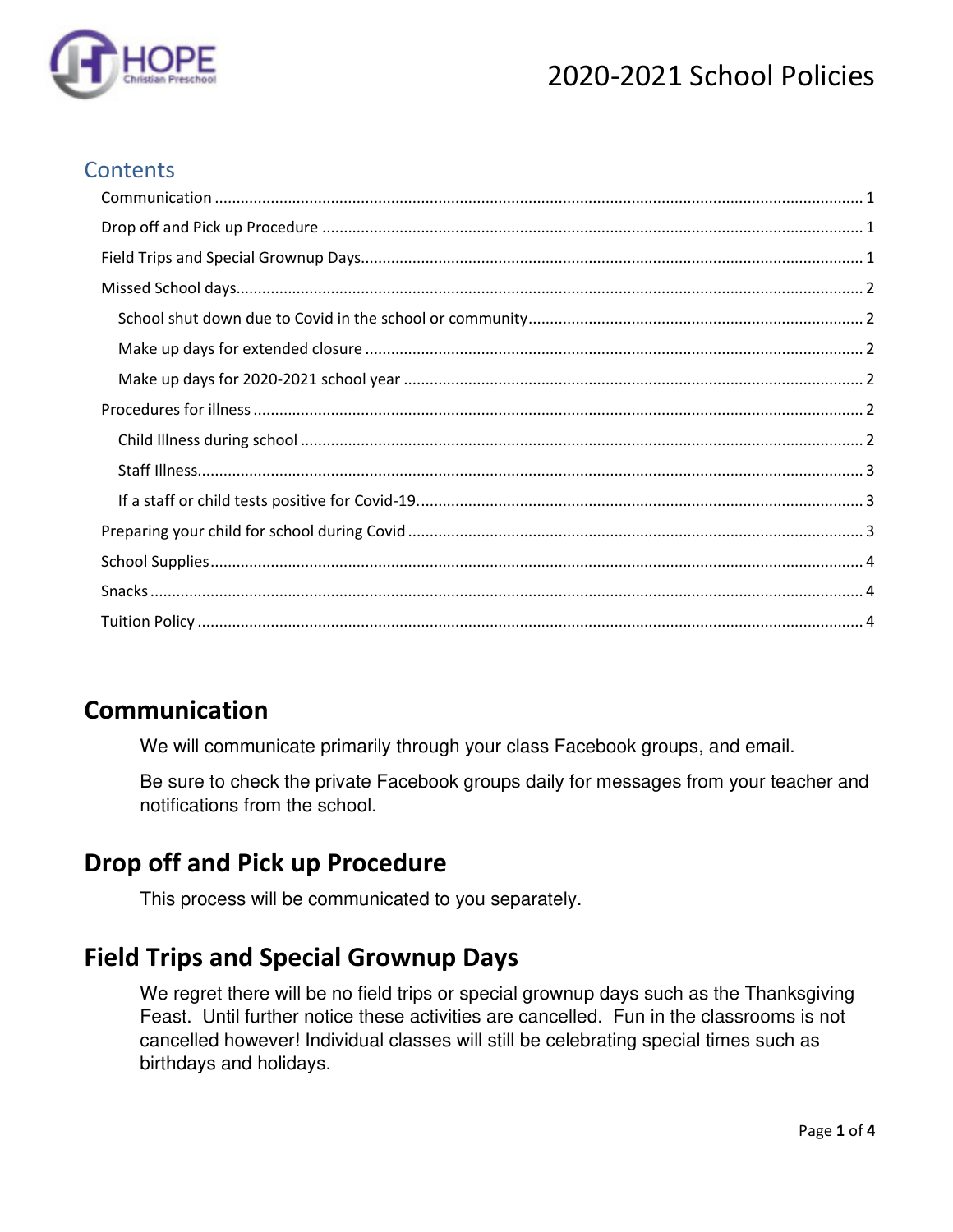# 2020-2021 School Policies



## <span id="page-1-0"></span>**Missed School days**

If an individual child misses school due to illness they will have access to review material online through the private FB group page.

They will also be given any missed work or crafts upon return.

Your teacher will be available through email as a resource for questions during this time.

#### <span id="page-1-1"></span>**School shut down due to Covid in the school or community**

Please note, HCPS does not automatically shut down if there is a Covid-19 case within another school in the area. If siblings of HCPS students are involved, we will be notified due to contact racing and will follow appropriate procedures at that time.

Community outbreak: If at any time the Department of Health, or other governing body **requires all schools to close** for a period of time, HCPS will close temporarily as well.

#### <span id="page-1-2"></span>**Make up days for extended closure**

Shut down for 1 to 5 days: (HCPS has 3 snow days built into every school year)

Teachers and TA's will teach remotely. The daily lessons and crafts will be recorded and posted on FB for review. The material will also be reviewed upon return to school.

Shutdown day 6 to day 15: No remote learning. Makeup days will be provided on a 1 to 1 basis. Six additional missed school days (after the first 5) equals 6 make up days at the end of the year. There will be no additional charge to families.

#### <span id="page-1-3"></span>**Make up days for 2020-2021 school year**

May 24, 2021 thru May 28, 2021: 5 available days

June 1, 2021 thru June 4, 2021: 4 available days (May 31st is Memorial Day)

June 7, 2021 thru June 11, 2021: 5 available days

### <span id="page-1-4"></span>**Procedures for illness**

#### <span id="page-1-5"></span>**Child Illness during school**

Following guidelines, if a child becomes ill during the school day, he/she will be separated from other children in a supervised area to evaluate symptoms, including taking their temperature with a touch free thermometer. A parent will be called for any child displaying or verbally mentioning any Covid symptoms listed on the health screening form.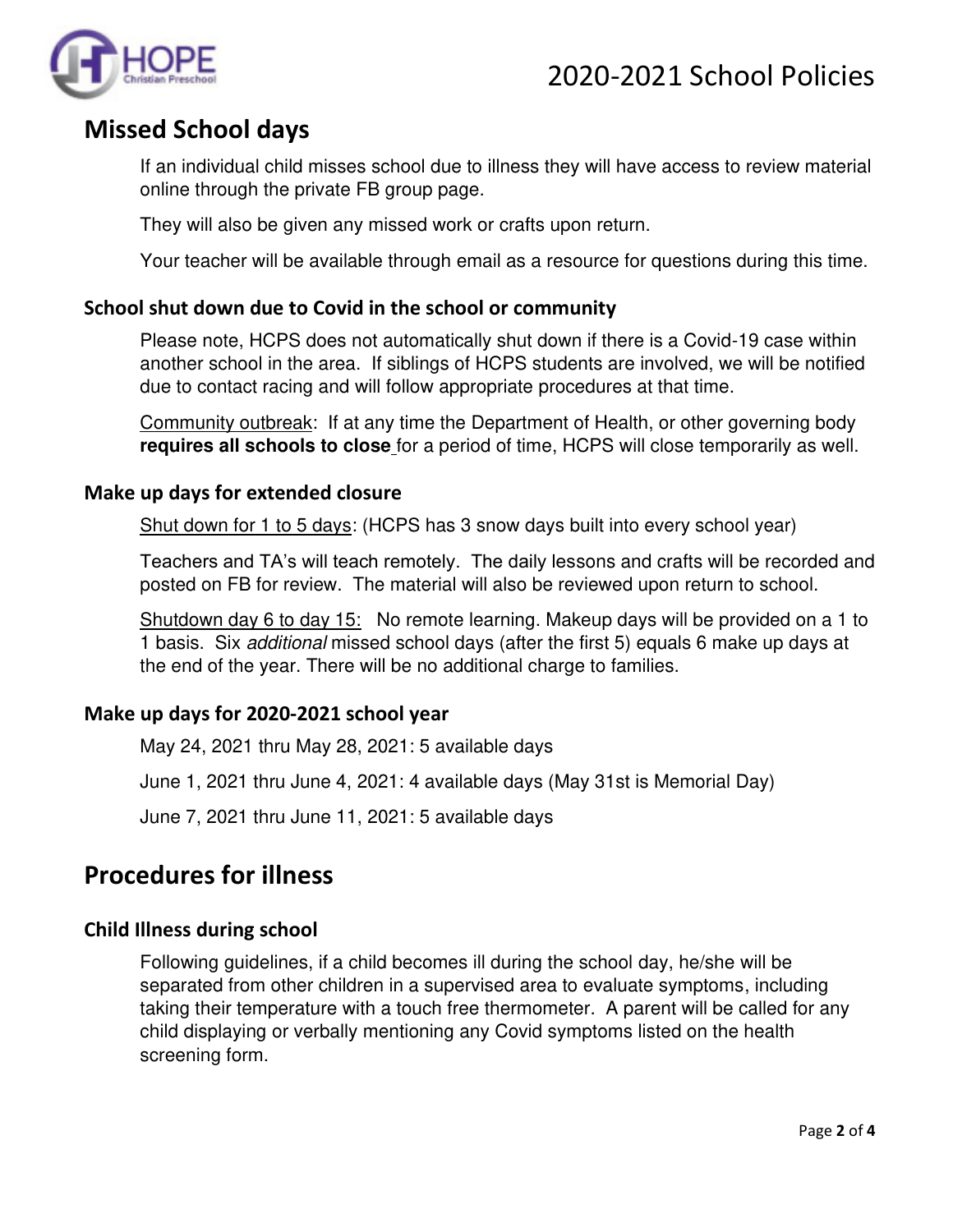

We ask that you have someone on call each day that could leave right away to pick up a child within about 20 minutes or less.

Any child waiting to be picked up will be supervised the entire time, and will be provided comfort, water, and an option to color or read a book while they wait.

If a child or staff goes home due to Covid related symptoms a doctor's note stating a resolution of the symptoms and release to return to school is necessary. Otherwise, if their symptoms get better and you can successfully complete the health survey, the child may return to school the next day.

If a Covid test is recommended, a negative result is needed in order to return to school.

All medical information is kept confidential.

**If a child stays home from school due to illness.** Please consult your pediatrician. If your child's symptoms get better and you can successfully complete the health survey, the child may return to school the next day. If they do not, please follow through with your pediatrician to discuss possible Covid-19 procedures.

In either case please notify Kelly Brand at HCPS by leaving a message on email [kellybrand@sharethehope.org](mailto:kellybrand@sharethehope.org) with the subject line "sick child".

#### <span id="page-2-0"></span>**Staff Illness**

Any staff that becomes ill will also be sent home and a sub will replace them. Staff follow the same procedures as the students and will need a doctor's note to return to work.

#### <span id="page-2-1"></span>**If a staff or child tests positive for Covid-19.**

The school will notify the local health department immediately and follow their lead on guidelines and possible classroom closure. The Health department will likely initiate contact tracing protocol. A case of Covid within the school does not necessarily require the entire school to temporarily shut down.

The classroom in question will be closed for proper cleaning.

# <span id="page-2-2"></span>**Preparing your child for school during Covid**

- help your children get used to a routine by setting a sample routine at home
- practice wearing masks to keep everyone safe
- demonstrate high fives and playing in a 6ft radius circle
- encourage them to keep hands to self; no hugs yet.
- encourage kids to draw pictures for their friends that they cannot hug or share toys with
- 'not' sharing toys
- practice hand washing  $-20$  seconds (what song are we using)
- when you wash your hands then you can play again)